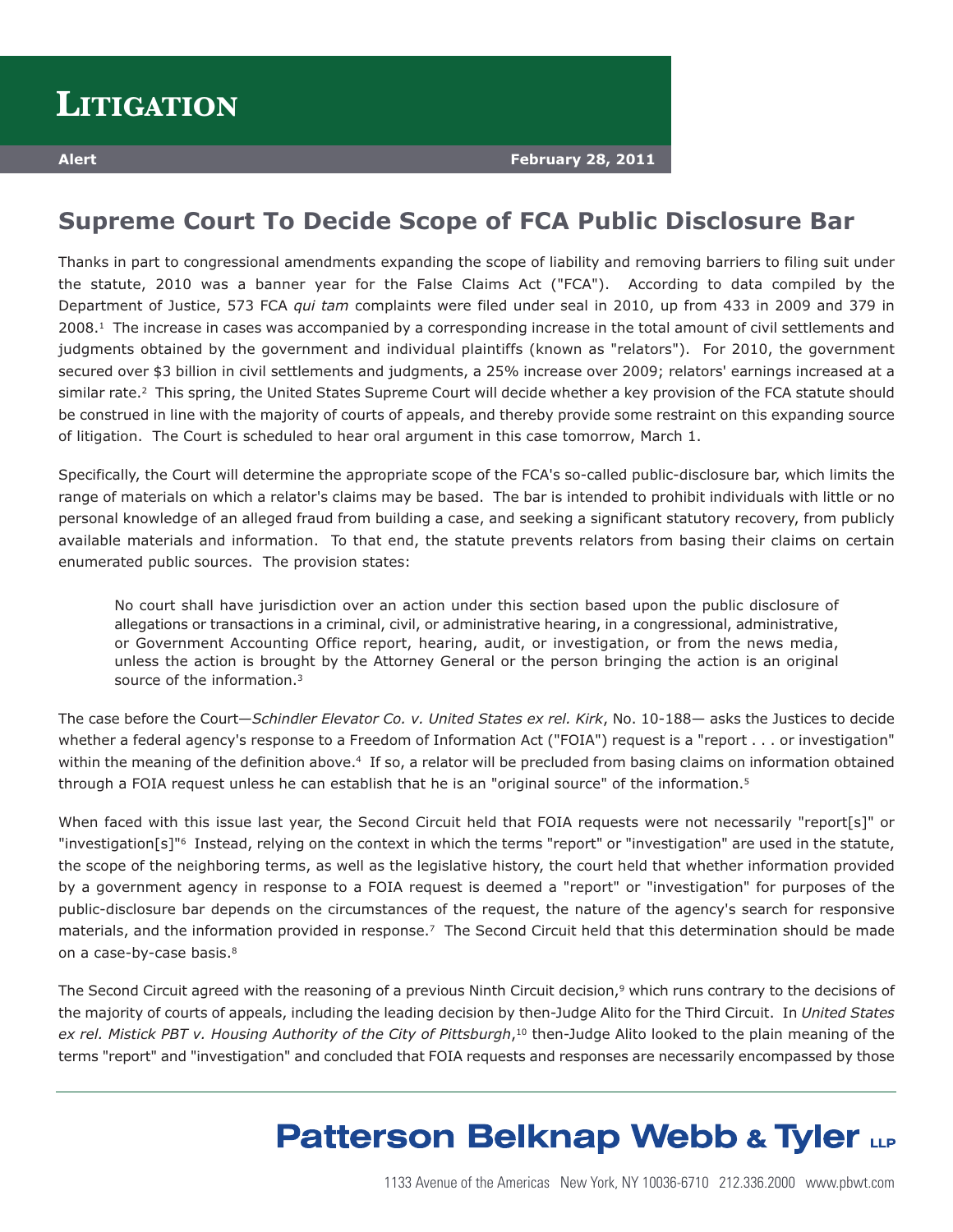terms, and therefore were disclosures prohibited by the statute, regardless of the particulars of the FOIA request or government response at issue. The First and Fifth Circuits have reached similar conclusions.11

If the Supreme Court rejects the Second Circuit's interpretation and adopts a broad reading of the terms "report" and "investigation" encompassing all FOIA requests and responses, as the majority of courts of appeals have, it will recognize a reasonable limit on FCA actions where the source of the relator's information is the government itself. Such a decision will likely mean that fewer *qui tam* FCA cases will succeed and a greater number of filed cases currently under investigation by the government may be dismissed on threshold motions and may not be allowed to proceed to discovery. Without the benefit of FOIA to supplement the factual bases of their claims, relators who lack extensive firsthand knowledge of fraud would have more difficulty pleading allegations that satisfy Federal Rule of Civil Procedure 9(b), which requires that allegations of fraud be plead with particularity, including the facts and circumstances of specific false claims, which many courts require for an FCA complaint to survive a motion to dismiss.<sup>12</sup> As a result, courts would be more likely to dismiss FCA claims before discovery.<sup>13</sup>

Oral argument in *Schindler Elevator Co. v. United States ex rel. Kirk* is scheduled for March 1, 2011. Justice Kagan has recused herself from hearing the case because of the Solicitor General Office's participation in the case.  $\blacklozenge$ 

## **Endnotes**

<sup>1</sup> *See* Fraud Statistics – Overview, available at http://www.fcaalert.com/uploads/file/Stats(1).pdf (last visited Feb. 28, 2011).

<sup>2</sup> *Id.* at 2.

- <sup>3</sup> 31 U.S.C. § 3730(e)(4). This version of the provision, which was considered by the Second Circuit in *United States ex rel. Kirk v. Schindler Elevator Co.*, has recently been amended. As a result of amendments passed in connection with the 2010 Patient Protection and Affordable Care Act, the public-disclosure requirement is no longer jurisdictional. As amended, the statute states that the court "shall dismiss an action or claim under this section, unless opposed by the Government, if substantially the same allegations or transactions as alleged in the action or claim were publicly disclosed . . ." 31 U.S.C. § 3730(e)(4)(A). The amendments also resulted in a revision to the list of enumerated sources that qualify as applicable public disclosures. Patient Protection and Affordable Care Act, Pub. L. 111-148, § 10104(j)(2), 124 Stat. 119 (2010). The amended provision states that in order for the bar to apply, "substantially the same allegations or transactions" must be disclosed in a "*federal* criminal, civil, or administrative hearing, a congressional, Government Accountability Office, other *federal* report, hearing, audit, or investigation, or by the news media" *Id*. (emphasis added). Although in *Kirk* the Supreme Court considers the pre-amendment version of the provision, because the amended statute is virtually identical in pertinent part, the Supreme Court's decision will influence the application of the current version of the statute.
- <sup>4</sup> Every circuit to have considered the initial question of whether FOIA responses are "publicly disclosed"—setting aside whether it is an enumerated source under the statute—has held that information obtained in response to a FOIA request is public once it is received by the requester. *See United States ex rel. Kirk v. Schindler Elevator Corp.*, 601 F.3d 94, 104 (2d Cir. 2010) (collecting cases).
- $5$  If the relator is an original source of the allegations contained in the public disclosure—as the statute defines it—then the relator is exempt from the public-disclosure prohibition. After recent amendments, the FCA defines an original source as:

"an individual who either (i) prior to a public disclosure under [the public disclosure provision], has voluntarily disclosed to the Government the information on which allegations or transactions in a claim are based, or (ii) who has knowledge that is independent of and materially adds to the publicly disclosed allegations or transactions, and who has voluntarily provided the information to the Government before filing an action under this section."

31 U.S.C. § 3730(e)(4)(B) (2010). Having concluded in *Kirk* that there was no public disclosure that would trigger the public-disclosure bar, the Second Circuit did not reach the issue of whether the relator was an original source of the information in his allegations.

- <sup>6</sup> *See Kirk*, 601 F.3d at 107.
- <sup>7</sup> *Id*. at 107-111.
- <sup>8</sup> *Id*. at 111.
- <sup>9</sup> *See United States ex rel. Haight v. Catholic Healthcare West*, 445 F.3d 1147 (9th Cir. 2006).
- <sup>10</sup> 186 F.3d 376, 382-83 (3d Cir. 1999).
- <sup>11</sup> See United States ex rel. Ondis v. City of Woonsocket et al., 587 F.3d 49, 54-55 (1st Cir. 2009); United States ex rel. Reagan v. *East Texas Med. Ctr. Reg'l Healthcare Sys., 384* F.3d 168, 176 (5th Cir. 2004).